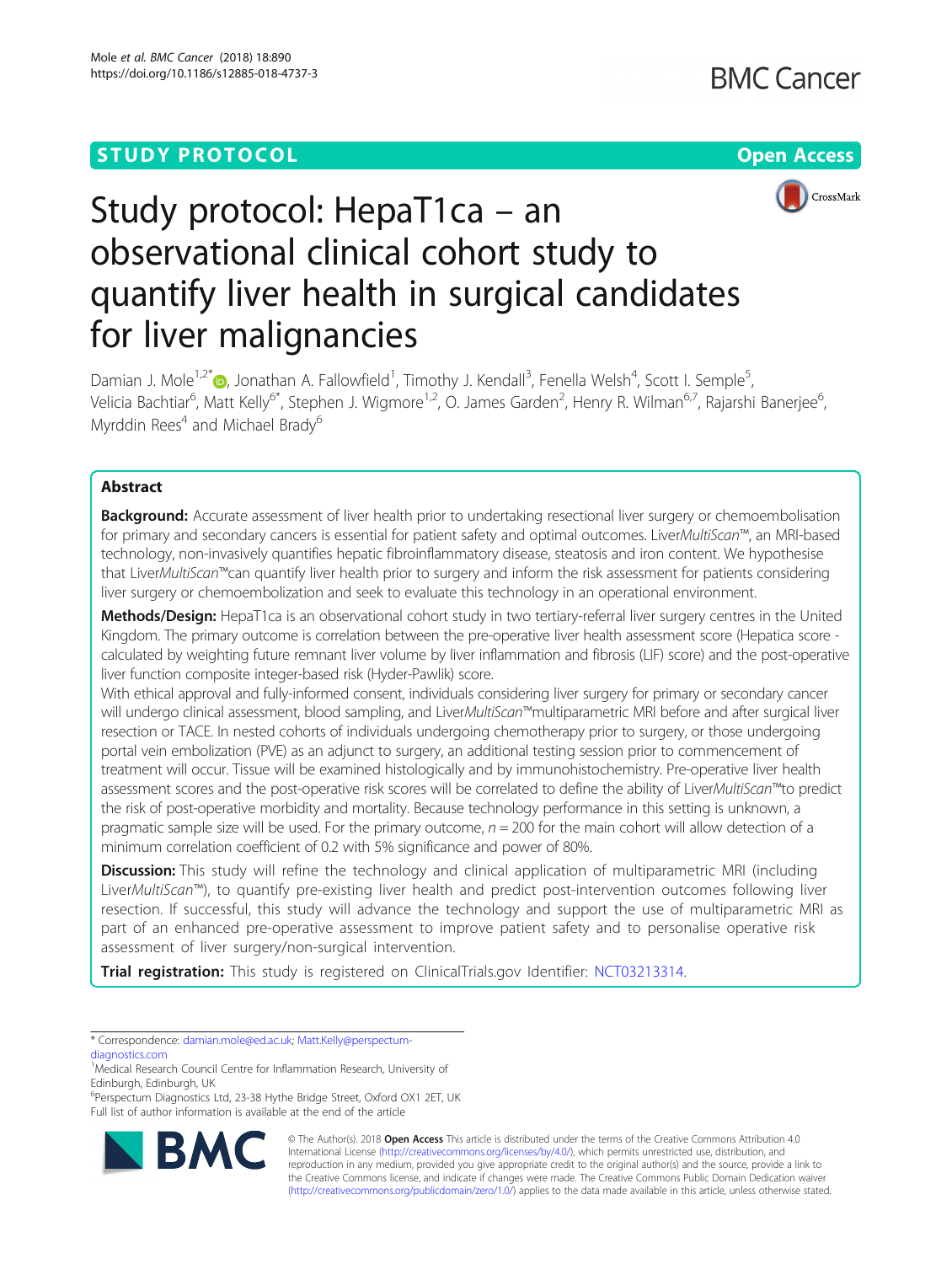#### Background

An adequate level of liver function is essential for life. The liver is unique among the abdominal organs for the ability to regenerate following partial surgical resection (hepatectomy). Patients with pre-existing parenchymal liver disease have impaired liver regeneration and are at increased risk of postoperative morbidity and mortality after liver resection [\[1](#page-6-0)]. The ability to accurately assess liver health before surgery is a critical part of judging the safety of a planned hepatectomy, and is important for a well-informed discussion of the risks and benefits with individuals who are considering liver surgery. While the concept of having adequate liver volume and function is understood, there is no universally accepted method of functional liver assessment which has been applied to liver surgery. Because of the increased prevalence of non-alcoholic fatty liver disease (NAFLD) in the general population [[2](#page-6-0)] – NAFLD now has a global prevalence of  $25\%$  [[3\]](#page-6-0) – it is estimated that 1 in 5 patients planned for liver resection have some degree of steatosis [[4\]](#page-6-0). Even a mild degree of fat accumulation in the liver affects hepatocyte homeostasis and potentially impairs postoperative recovery after hepatectomy [\[5](#page-6-0)].

Here, we propose that multiparametric MRI including LiverMultiScan<sup>™</sup> is one possible solution to this challenge. LiverMultiScan™is a non-invasive MRI-based technology shown to correlate with hepatic fibroinflammatory disease, steatosis and iron content [\[6](#page-6-0)], that can predict outcomes in patients with chronic liver disease [[7](#page-6-0)]. In this study, we will use LiverMultiScan™as an additional quantitative measure of liver health prior to hepatectomy, typically done for colorectal liver metastases, or transarterial chemoembolization (TACE), typically done for hepatocellular carcinoma (HCC). In a small subset of patients in whom portal vein embolization (PVE) is performed prior to hepatectomy to promote hypertrophy of the FLR [\[8](#page-6-0), [9\]](#page-6-0), or in those receiving systemic anti-cancer therapy (chemotherapy), an additional pre-operative LiverMultiSca $n^m$ assessment will be undertaken to detect FLR hypertrophy and any chemotherapy-associated liver injury prior to surgery. For patients with HCC, TACE is usually well-tolerated by people with healthy livers, but can precipitate liver decompensation in the context of pre-existing chronic liver disease [[10](#page-6-0)]. We propose that LiverMultiScan™can also quantify liver health (and therefore risk of liver decompensation) after TACE.

In summary, this observational clinical cohort study aims to evaluate the technical utility of multiparametric MRI including Liver $MultiScan^m$ , to quantify pre-existing liver health and predict post-intervention outcomes following liver resection (with or without pre-operative chemotherapy or PVE) or TACE. The technology readiness level (TRL) of this study could be regarded as level 7 in the European Union scale, defined as, "system prototype demonstration in operational environment" [[11\]](#page-6-0). If successful, this study will assist in refinement of the technology and provide proof-of-concept for multiparametric MRI to be progressed further in technological evaluation as part of an enhanced pre-operative assessment in patients to improve patient safety and to personalise the operative risk assessment of liver surgery/non-surgical intervention.

#### Methods

#### Study authorisations

This study has been reviewed as IRAS 223180 by the South East Scotland Research Ethics Committee 02, 17/ SS/0049 who gave a favourable opinion. NHS Scotland R&D approval and NHS England HRA approval have been granted. The study sponsor is University of Edinburgh/NHS Lothian ACCORD.

#### Study design

Observational cohort study.

#### Setting

Two tertiary referral hepatobiliary surgery centres in the United Kingdom; (Royal Infirmary of Edinburgh and Basingstoke and North Hampshire Hospital).

#### Timing

Recruitment is scheduled to begin on 1st August 2017 and continue until 31st January 2019. The general study outline and timelines are illustrated in Fig. [1.](#page-2-0)

#### Intervention

No change in treatment, intervention or randomisation is proposed in the present study.

Eligible participants who have given informed consent will be asked to attend the local research facility for an initial study visit during which baseline clinical assessments, blood tests, and LiverMultiScan™MR imaging will be undertaken. Participants in the main study cohort will attend on a second occasion in the post-operative/post-TACE period (total 2 visits and scans). For participants who are enrolled in either of the nested study cohorts (i.e. those undergoing pre-operative chemotherapy or PVE as an adjunct to surgery), an additional scan visit will be required (total 3 visits and scans). An additional 6-month period will follow to complete the post-operative scans of the final recruited participants.

#### Recruitment

All patients referred to the HPB multidisciplinary teams at each clinical site who are being considered for liver resection or TACE based on local NHS clinical care pathways will be eligible to participate.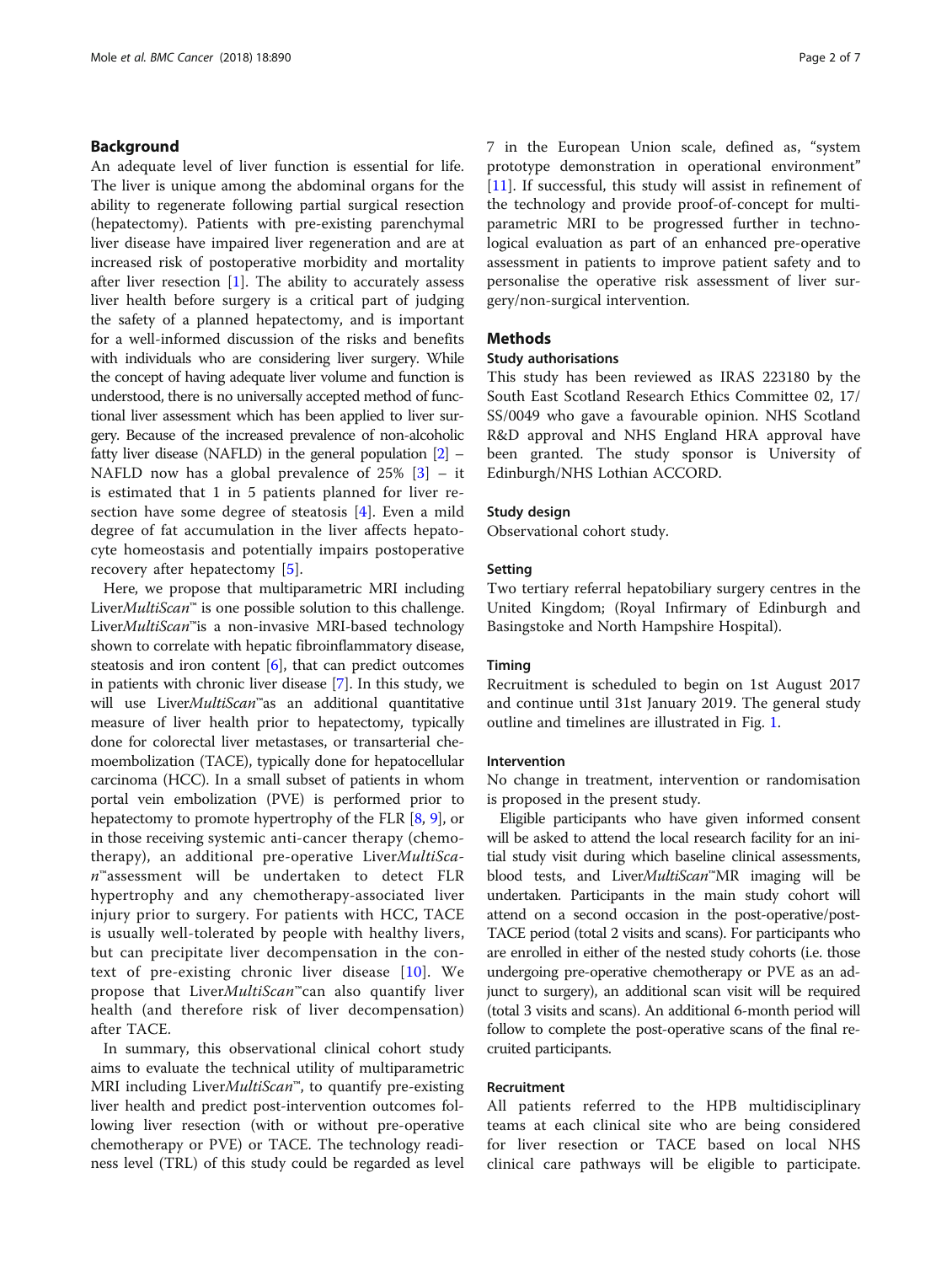<span id="page-2-0"></span>

After an initial approach by a member of the direct clinical care team, interested patients will be contacted by a member of the research team by letter explaining the purpose and requirements of the study, and asked if they would like to participate. They will be invited to an initial screening appointment at which they can discuss the research further with the investigators and their eligibility to take part in the study will be confirmed.

#### Inclusion criteria

Male or female adult patients being considered for liver resection or TACE (for primary or secondary liver lesions).

#### Exclusion criteria

The following exclusion criteria will be adhered to:

- i. Patients under the age of 18 years.
- ii. Prisoners.
- iii. Persons unable to have an MRI scan (including but not limited to claustrophobia, implanted metallic devices, metal foreign body)
- iv. Adults with incapacity to provide informed consent
- v. Non-provision of consent

# **Participants**

#### Consent

Potential participants will be identified as above. A member of the direct clinical care team looking after that patient (for example surgeon, oncologist, nurse specialist, GP) will make the initial contact with the patient in person or by phone (or post) and ask whether they are willing to be approached by the research team to consider participation. Those individuals who wish to consider participating will be sent an invitation letter and participant information sheet and invited to attend for a face-to-face meeting with a member of the research team where they will have the opportunity to ask questions before giving written informed consent and being recruited into the study. Recruitment and informed consent will be performed by the investigator/clinical research nurse. It will be made clear that the individual may withdraw from the study at any time without giving a reason and with no consequence to their current or future care. In addition, consent will be obtained to inform each participant's GP and the Consultant in charge of their care.

#### Patient decision period

Potential participants who have been invited to participate will be given a period of up to 2 weeks (minimum 24 h) to read the relevant information sheets, to contact a member of the study team to get further information and ask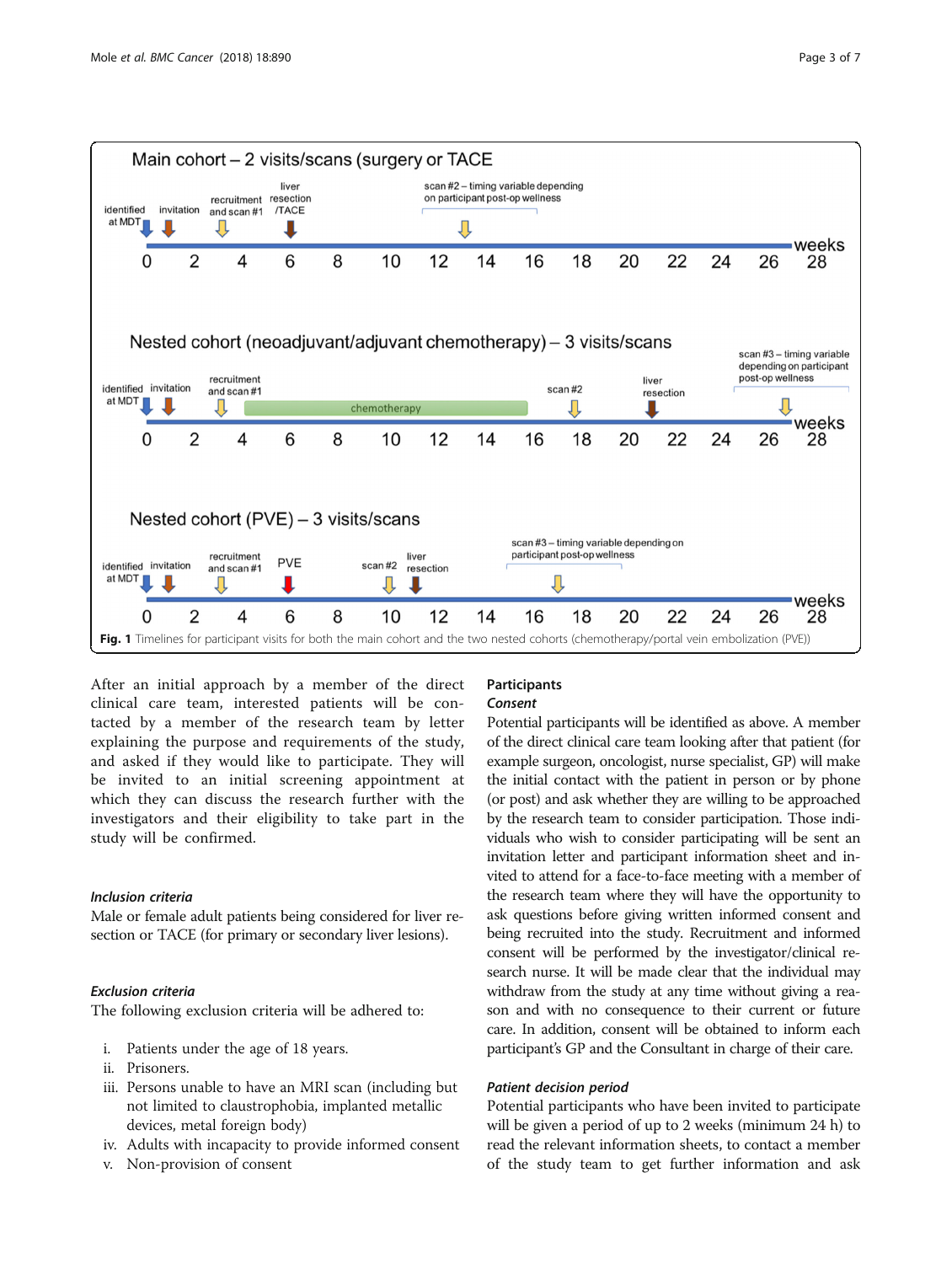questions, before they are invited to attend for a conversation and commence the process of fully-informed consent.

#### Withdrawal of participants

Participants will be withdrawn from the clinical research study in the following circumstances:

- i. In cases of withdrawal of informed consent, where capacity to provide such consent exists.
- ii. In cases of withdrawal of consent by the patient's representative for adults who develop incapacity to continue to provide informed consent during the period of the study, for example due to critical illness.

Participants who wish to withdraw from the study will be given the option to permit ongoing use of data and samples which have already been collected, and/or future recording and usage of routinely collected clinical data and results. This will be clearly documented on the patient consent form.

#### Measurements

#### Primary endpoint

To determine the ability of Liver*MultiScan*<sup>™</sup>to predict risk of post-operative morbidity and mortality by measuring the correlation between the pre-operative liver health assessment score (HepaT1ca score - calculated by weighting future remnant liver volume by liver inflammation and fibrosis (LIF) score) and the post-operative liver function composite integer-based risk (Hyder-Pawlik) score [[12](#page-6-0)].

#### Secondary endpoints

- $\bullet$  To compare Liver*MultiScan*<sup>™</sup>image interpretations with clinical outcomes after surgery or TACE in three domains: post-operative liver function, surgery-specific complication rate, and overall complication rate. The Clavien-Dindo classification (using all 5 grades) of morbidity will be used, in addition to free text descriptors of complications. Morbidity and mortality at 30 days and 90 days after surgery will be reported.
- To compare Liver*MultiScan*<sup>™</sup>image interpretations with histological findings in the resected liver specimen in four domains: fibrosis, inflammation, fat content and iron load
- To evaluate LiverMultiScan™image interpretations correlated with post-operative length of stay
- To evaluate LiverMultiScan™interpretations in the liver regeneration phase
- To identify prognostic biomarkers of liver health
- To evaluate whether Liver*MultiScan*<sup>™</sup>can add information as to the type of liver tumour

 To evaluate biliary pathology after chemotherapy and biliary regeneration after surgery with quantitative MRCP

#### Summary of clinical data to be collected

A full set of the data fields being collected has been exported from the data collection tool and is provided as Additional file [1](#page-5-0).

At initial visit:

- 1. Demographic and general clinical background information,
- 2. Information regarding the primary liver lesion, and if liver metastases, information regarding the primary tumour,
- 3. Information relevant to background liver disease/ function,
- 4. Information regarding the proposed surgery/ intervention.

At interim visit: (in those having a second pre-operative scan after a period of adjuvant (to the colon primary), neoadjuvant or downstaging chemotherapy; or after PVE):

5. Information regarding the interim therapy received including adverse effects and complications.

At operation/TACE:

- 6. Details of surgery/TACE procedure, including weight of resected specimen.
- At post-op visit:
- 7. Information regarding recovery from surgery or TACE procedure, including complications and post-op liver function.

#### Peripheral venous blood sampling

Blood samples will be obtained from each study participant on each visit and at the time of surgery for multiple routine and specialist assays, including genetic analysis on a maximum of four occasions over the course of the study.

#### MR imaging

A multiparametric MRI scan will be performed at each visit to measure lipid, iron load, and fibroinflammatory disease in the liver according to protocols in development at Perspectum Diagnostics Ltd. and undertaken at CRIC (Clinical Research Imaging Centre, QMRI, University of Edinburgh/Royal Infirmary of Edinburgh), or at Basingstoke and North Hampshire Hospital Department of Radiology. No intravenous contrast agents are used in LiverMultiScan™scans. For routine clinical care Primovist™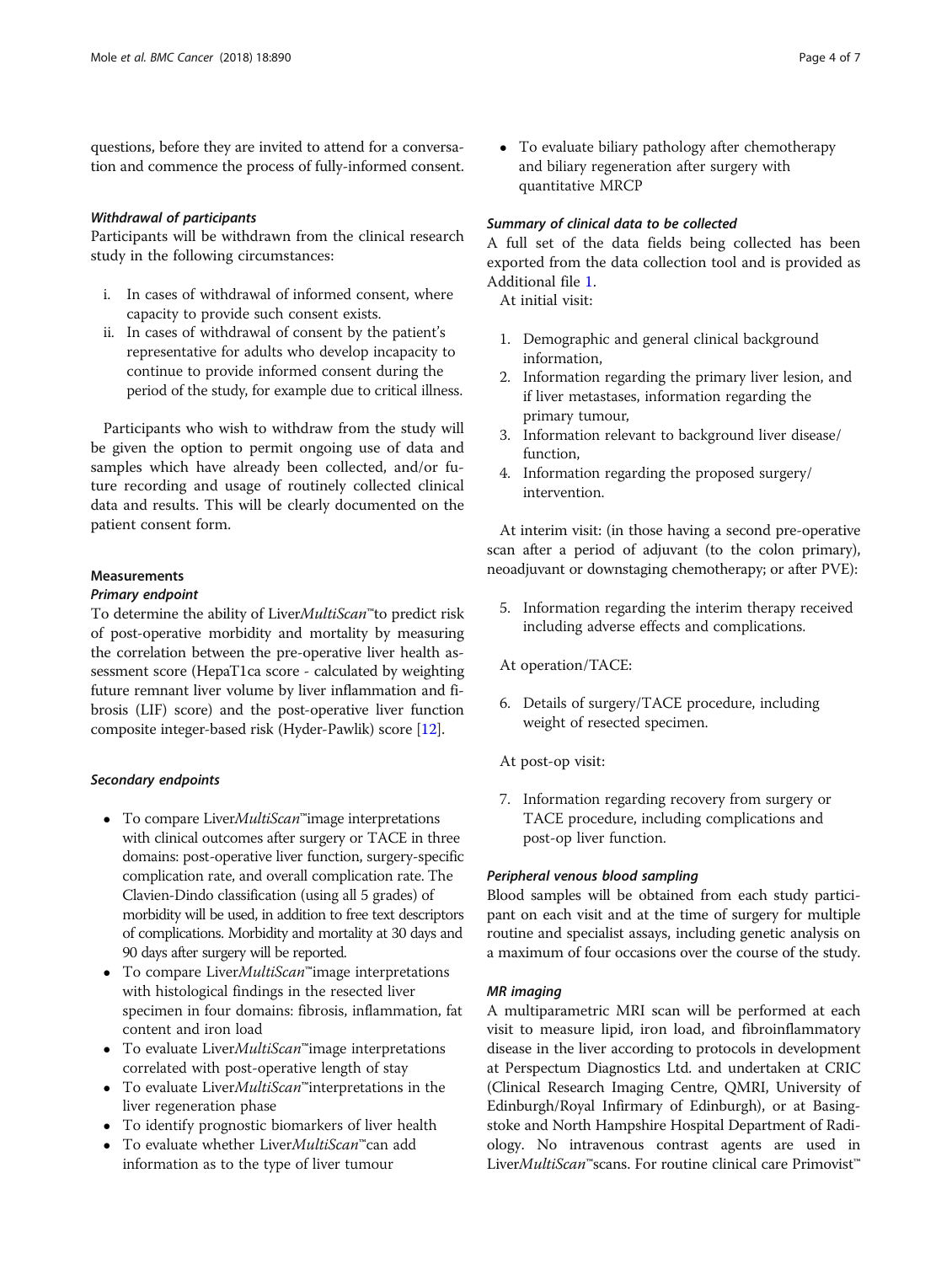MRI will be performed subsequently at the same visit or on a separate occasion. The total duration of LiverMultiS $can^m$ research scans will be approximately 30 min.

#### Tissue sampling from the resected specimen

Tissue samples will be taken from liver resection specimens. Strict care will be taken not to compromise direct clinical care pathology reporting. Samples will include fresh and snap-frozen Tru-cut biopsies of the tumour and background liver parenchyma and formalin-fixed paraffin-embedded blocks of background liver and tumour tissue.

Samples of fresh background and tumour tissue will be analysed for standard laboratory assays, including for example for cell analysis, protein and gene expression, and will be subject to more advanced analyses e.g. integrative multiomics (including DNA and RNA sequencing, metabolomics and proteomics). Fresh liver tissue may be disrupted for primary cell cultures including for the development of in vitro assays, immortalized cell lines and organoids.

Samples of fixed background and tumour tissue will be analysed using histological and immunohistochemical techniques, but may also be subject to advanced analyses e.g. tissue expression mapping should protocols develop to allow this on fixed tissue in the future. Histology will be independently scored by a second observer. Tissue samples may be stored for at least 5 years from the date of collection.

#### Data analysis plan

Standard statistical and data analysis packages, including R (Bell Laboratories, USA), MATLAB (MathWorks, USA) and Python (Python Software Foundation, USA) will be used. Evaluation of the novel diagnostic technologies will be performed according to the STARD framework ([http://](http://www.equator-network.org/reporting-guidelines/stard) [www.equator-network.org/reporting-guidelines/stard\)](http://www.equator-network.org/reporting-guidelines/stard).

#### Primary endpoint

To determine ability of LiverMultiScan™ to predict risk of post-operative morbidity and mortality by measuring the correlation between the pre-operative liver health assessment score and the post-operative risk score.

This analysis will measure the correlation between two continuous variables. The first variable will be the FLR volume weighted by the liver inflammation and fibrosis (LIF) score. This weighting will effectively decrease the FLR with increasing LIF score. The second variable will be the composite post-operative risk score as defined by Hyder and colleagues [[12\]](#page-6-0). The distribution of both variables will be tested for Normality (e.g., with the Kolmogorov-Smirnov test) and the correlation calculated with the appropriate test (e.g., Pearson correlation if Normally-distributed; Spearman's rank correlation if not, or non-linearly correlated).

#### Secondary endpoints

i) To compare LiverMultiScan™ image interpretations with clinical outcome after surgery in three domains: post-operative liver function, surgery-specific complication rate and overall complication rate.

This analysis will use a combination of statistical modelling techniques (e.g. logistic regression) and machine learning techniques (e.g., random forest and tensor flow) to identify the combination of MRI-derived measurements (e.g., LIF, proton density fat fraction, diffusion measurements) that best predict post-operative liver function, or classify patients based on complication rate. Derived models will be cross-validated using leave-x-out cross-validation to avoid over-fitting of the model and improve applicability to external populations.

The performance of classification models will be quantified by the area under the receiver operator curve (AUROC) along with the sensitivity, specificity, positive predictive value and negative predictive value for the most appropriate operating point. The statistical significance of any differences in MRI-derived measures of liver health between the different classes will be determined using the most appropriate test based on the Normality of the distributions and the number of groups being compared (e.g., t-test if comparing two Normallydistributed samples; ANOVA if comparing multiple Normally-distributed samples; Kruskal Wallis if comparing non-Normally-distributed samples). The performance of the regression models will be quantified using the appropriate correlation test (e.g., Pearson correlation if normally-distributed; Spearman's rank correlation if not, or non-linearly correlated).

- ii) To compare LiverMultiScan™ image interpretations with histological findings in the resected specimen in four domains: fibrosis, inflammation, fat content and iron load.
- iii) To evaluate LiverMultiScan™ image interpretations with post-operative length of stay.
- iv) To evaluate LiverMultiScan™ image interpretations in the liver regeneration phase.
- v) To identify additional biomarkers of liver health.

This analysis will use a combination of statistical modelling techniques (e.g., logistic regression) and machine learning techniques (e.g., random forest and tensor flow) to identify those clinical and image-derived parameters being collected as part of the study that have utility in predicting liver health.

vi) To evaluate whether LiverMultiScan™ can add information as to the nature of the liver tumour.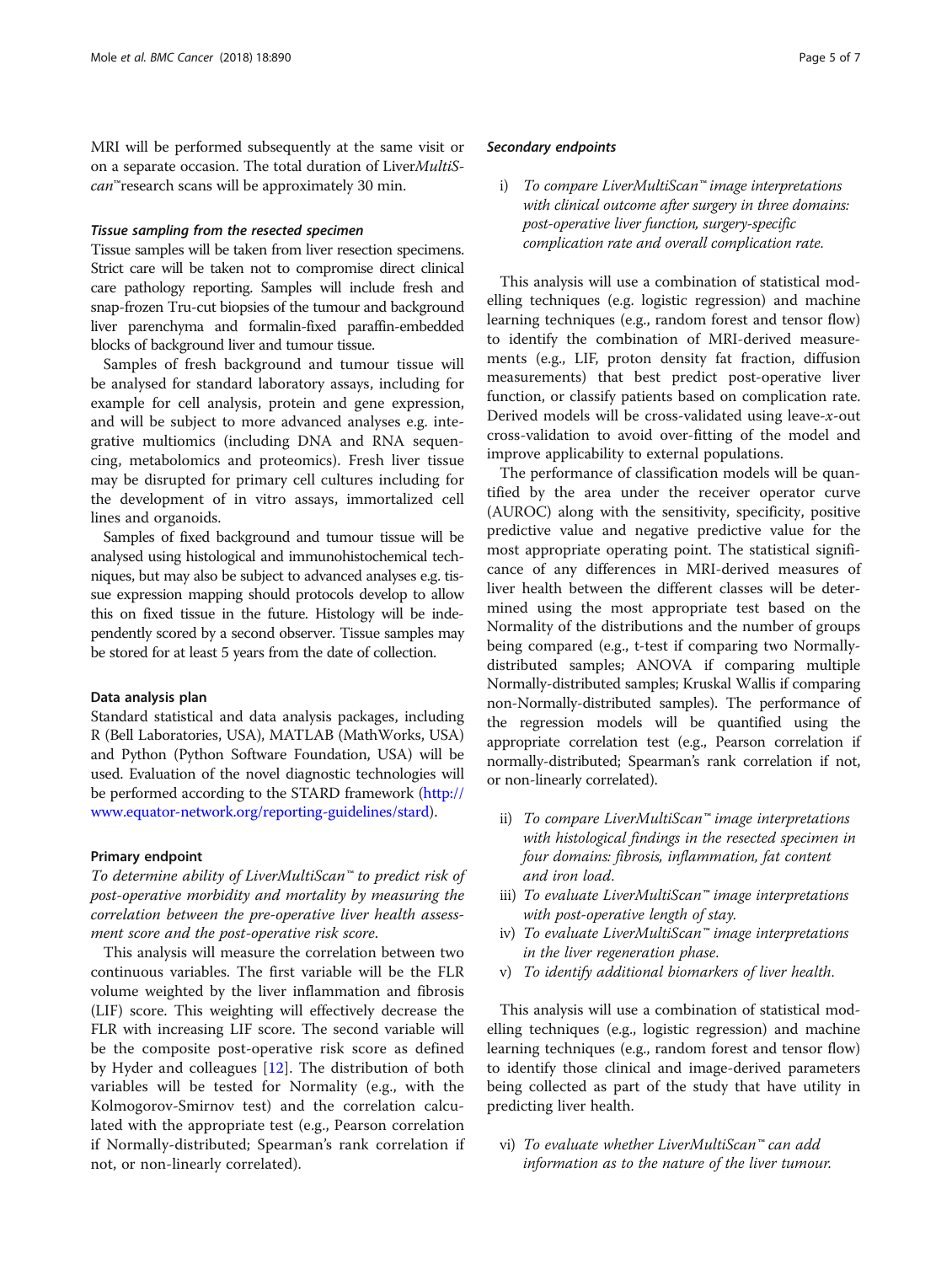<span id="page-5-0"></span>This endpoint will be evaluated using the same analysis techniques described for the 1st secondary endpoint above to identify and calculate the utility of MRI-derived measurements for characterising liver tumour tissue.

#### vii) To evaluate post-intervention cholangiopathy and biliary regeneration with quantitative MRCP

This endpoint will use quantitative MRCP analysis technology to characterise the regeneration of biliary anatomy in the regenerating liver. This will be a descriptive analysis evaluating the change in intra-hepatic biliary volume, duct diameter and number of branches as the liver regenerates.

#### Statistical analysis Sample size

The sample size is pragmatic determined by the duration of the study and recruitment rate. We estimate the following sample size  $n = 100$  per site  $(n = 200$  total) which includes the nested cohort of  $n = 20$  per site  $(n = 40)$ total). For the primary endpoint, this sample size would allow us to detect a minimum correlation coefficient of 0.2 with a 5% level of significance and power of 80% using a two-tailed test. Furthermore, this sample size will support the evaluation of the secondary endpoints, allowing us to account for any confounding factors (for example, post-operative length of stay may be influenced by lower discharge rates on weekends).

#### Benefit for participants

No direct benefit is expected for the participants. We envisage that the results of this study will benefit other patients being considered for liver surgery in the future, by developing new technology which improves patient safety, and society as a whole by advancing scientific knowledge of using imaging to quantify liver health. We believe that this study may lead to improvements in pre-operative planning which will prevent or ameliorate the impact of liver surgery for cancer. This will help to maximise the health, and life expectancy, of patients with liver cancers.

#### Potential risks and burdens for research participants

The participants will be subjected to peripheral venous blood sampling which may cause discomfort or pain. MRI scans are not expected to pose a risk to patients, in the absence of known contraindications. Patients will be assessed prior to the scan for any potential contraindications to the procedure such as mechanical heart valves, pacemakers, metallic prostheses and cochlear implants.

#### Dissemination

Results of the study will be presented at local, national and international medical meetings. The findings of the study will be published in peer reviewed medical/scientific journals and made open access on acceptance. If appropriate the results of the study will be disseminated by press releases by University of Edinburgh, Basingstoke and North Hampshire Hospital or Perspectum Diagnostics. Information may also be disseminated to the general public via public engagement and community outreach programmes.

#### **Discussion**

Liver function can be regarded as the product of the total volume of hepatocytes and the health of those hepatocytes. After hepatectomy, a minimum level of liver function is necessary for survival. At present, that projected liver function is based almost entirely on the estimated FLR volume [\[13,](#page-6-0) [14\]](#page-6-0), with most surgical teams adopting minimum thresholds for FLR of approximately 25% in normal livers, and 40% in cirrhotic livers [\[15](#page-6-0)]. Ideally, projected future liver function should be calculable as the product of the FLR volume and a continuous variable measure of hepatocyte function. At present, assessment of the FLR relies on computed tomography (CT) volumetric measurement combined with a crude estimate of hepatocyte function based on clinical judgment and gleaned from surrogate markers of liver function based on blood tests. Liver fat content (steatosis) can be measured on CT, or more accurately with magnetic resonance imaging (MRI) [[16\]](#page-6-0). However, hepatic fibroinflammatory disease, which has been shown to correlate with overall and liver-related morbidity after resection [[17\]](#page-6-0), typically requires an invasive biopsy to diagnose accurately. Therefore, a preoperative non-invasive investigation that provides the estimated FLR and a validated measure of hepatocyte performance will be an important advance in the safety assessment of patients considering liver surgery.

#### Additional file

[Additional file 1:](https://doi.org/10.1186/s12885-018-4737-3) HepaT1ca study list of data fields as a database export. (PDF 67 kb)

#### Acknowledgements

We acknowledge the contributions of the following individuals to the study, who are Study Contributors: Ahmed Sherif<sup>8</sup>, Anya Adair<sup>8</sup>, Ewan Brown<sup>9</sup>, Ben Cresswell<sup>4</sup>, James Gordon-Smith<sup>10</sup>, Mark Halberstadt<sup>4</sup>, Ewen M. Harrison,<sup>1, 2</sup> Michael Hughes,<sup>2</sup> Hamish Ireland<sup>10</sup>, Tim John<sup>4</sup>, Neil Masson<sup>10</sup>, Asmat Mustajab<sup>4</sup> , Rowan W. Parks<sup>2</sup>, Dilip Patel<sup>10</sup>, Delia Peppercorn<sup>4</sup>, James J. Powell<sup>8</sup>, Emilic Quaia<sup>10</sup>, Rajan Ravindran<sup>8</sup>, Karen Scott,<sup>4</sup> Andrew Thrower<sup>4</sup> (Contributor affiliations additional to those specified for manuscript authors: <sup>8</sup>Department of Surgery, Royal Infirmary of Edinburgh, NHS Lothian UK, <sup>9</sup>Edinburgh Cancer<br>Centre, NHS Lothian, <sup>10</sup>Clinical Radiology, Royal Infirmary of Edinburgh, NHS Lothian UK). DJM gratefully acknowledges the support of the Medical Research Council through a Senior Clinical Fellowship.